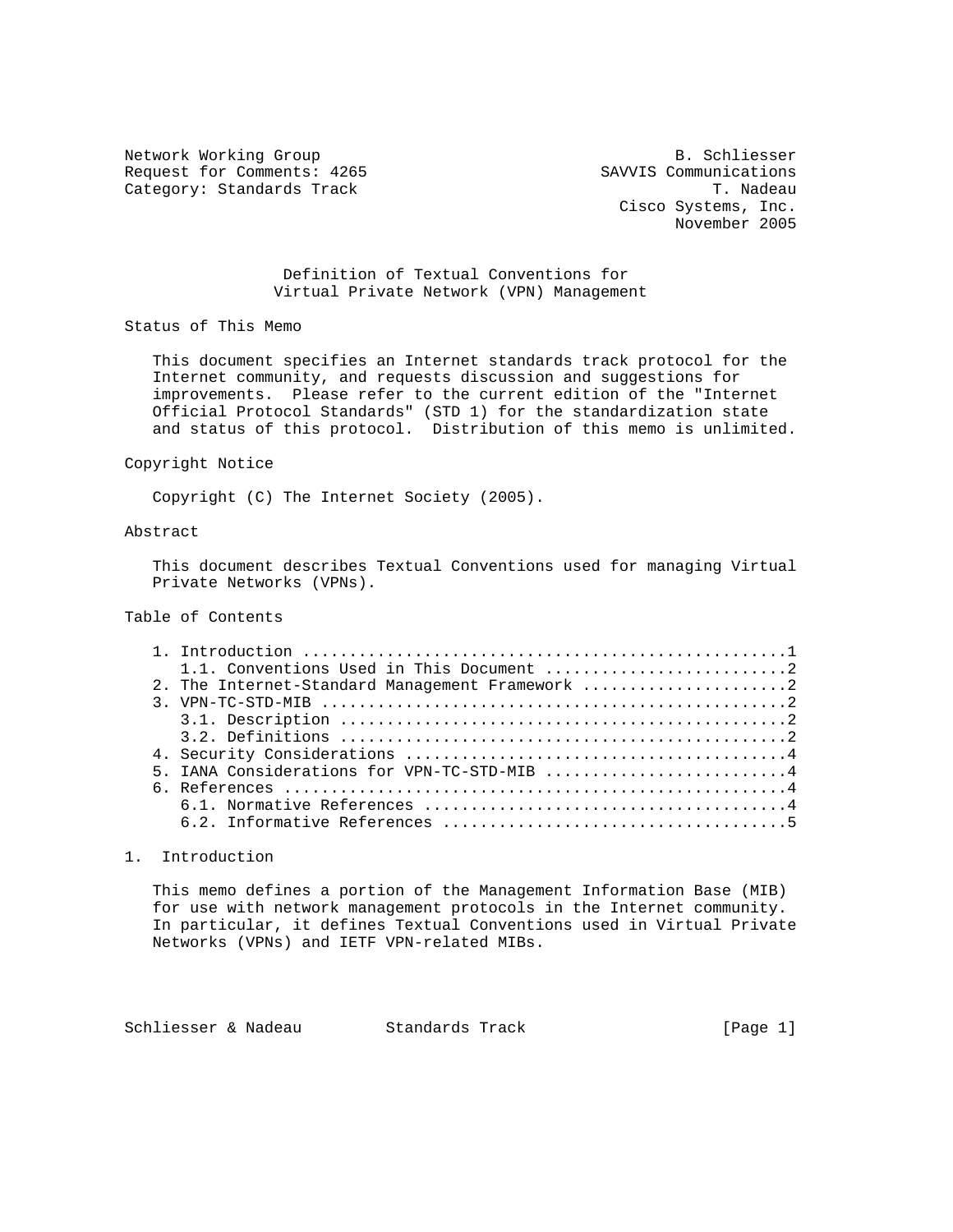## 1.1. Conventions Used in This Document

 The key words "MUST", "MUST NOT", "REQUIRED", "SHALL", "SHALL NOT", "SHOULD", "SHOULD NOT", "RECOMMENDED", "MAY", and "OPTIONAL" in this document are to be interpreted as described in RFC-2119 [RFC2119].

#### 2. The Internet-Standard Management Framework

 For a detailed overview of the documents that describe the current Internet-Standard Management Framework, please refer to section 7 of RFC 3410 [RFC3410].

 Managed objects are accessed via a virtual information store, termed the Management Information Base or MIB. MIB objects are generally accessed through the Simple Network Management Protocol (SNMP). Objects in the MIB are defined using the mechanisms defined in the Structure of Management Information (SMI). This memo specifies a MIB module that is compliant to the SMIv2, which is described in STD 58, RFC 2578 [RFC2578], STD 58, RFC 2579 [RFC2579] and STD 58, RFC 2580 [RFC2580].

- 3. VPN-TC-STD-MIB
- 3.1. Description

 The VPN-TC-STD-MIB defines a Textual Convention for the Global VPN Identifier, or VPN-ID, as specified in [RFC2685]. The purpose of a VPN-ID is to uniquely identify a VPN. It MUST be 7 octets in length, and SHOULD be comprised of a 3 octet Organizationally Unique Identifier (OUI) that uniquely identifies the VPN Authority, followed by a 4 octet value assigned by the VPN Authority that uniquely identifies the VPN within the context of the OUI.

## 3.2. Definitions

VPN-TC-STD-MIB DEFINITIONS ::= BEGIN

 IMPORTS MODULE-IDENTITY, mib-2 FROM SNMPv2-SMI

> TEXTUAL-CONVENTION FROM SNMPv2-TC;

 vpnTcMIB MODULE-IDENTITY LAST-UPDATED "200511150000Z" -- 15 November 2005 ORGANIZATION "Layer 3 Virtual Private Networks (L3VPN) Working Group."

Schliesser & Nadeau Standards Track [Page 2]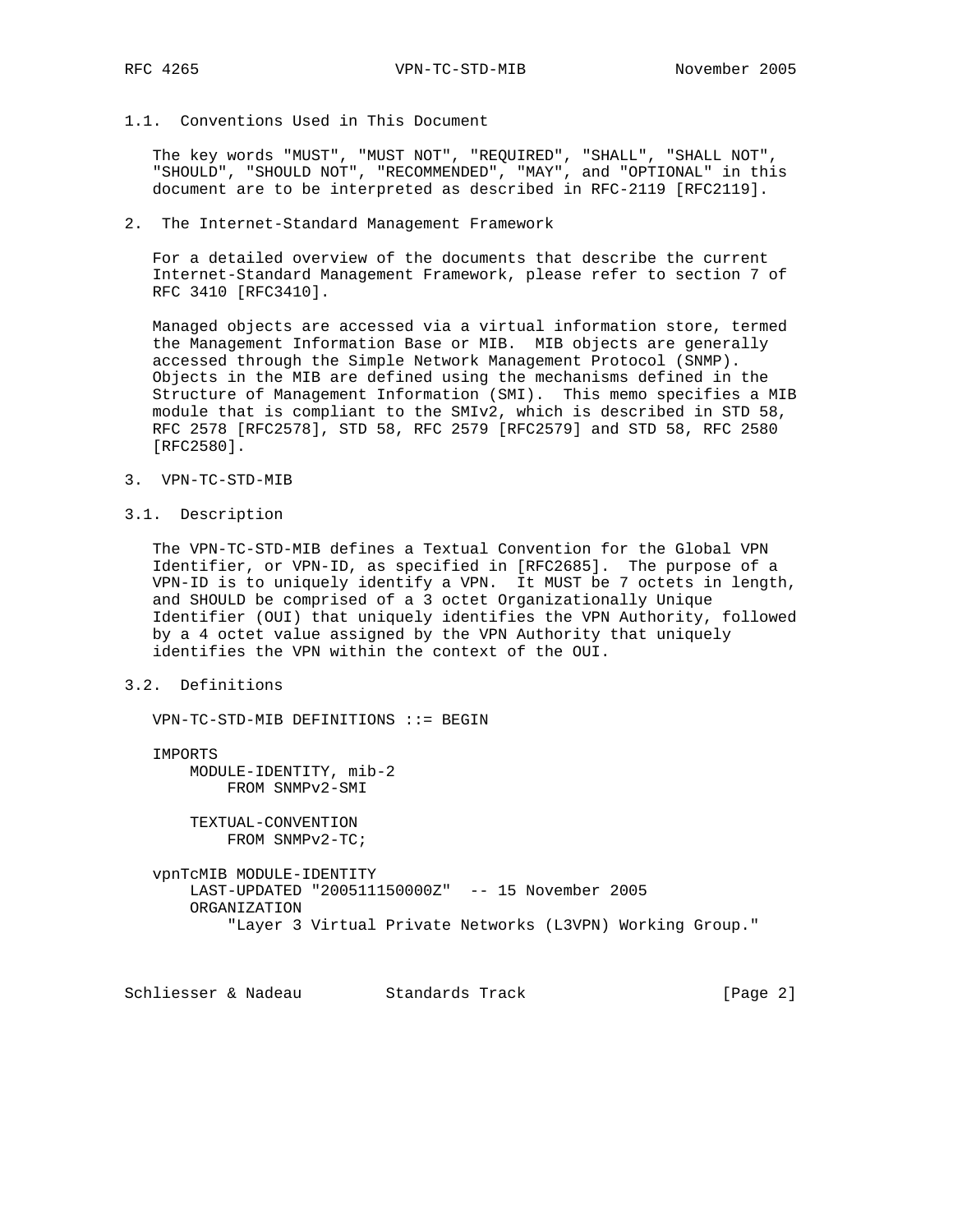CONTACT-INFO "Benson Schliesser bensons@savvis.net Thomas D. Nadeau tnadeau@cisco.com This TC MIB is a product of the PPVPN http://www.ietf.org/html.charters/ppvpn-charter.html and subsequently the L3VPN http://www.ietf.org/html.charters/l3vpn-charter.html working groups. Comments and discussion should be directed to l3vpn@ietf.org" DESCRIPTION "This MIB contains TCs for VPNs. Copyright (C) The Internet Society (2005). This version of this MIB module is part of RFC 4265; see the RFC itself for full legal notices." -- Revision history. REVISION "200511150000Z" -- 15 November 2005 DESCRIPTION "Initial version, published as RFC 4265." ::= { mib-2 129 } -- definition of textual conventions VPNId ::= TEXTUAL-CONVENTION STATUS current DESCRIPTION "The purpose of a VPN-ID is to uniquely identify a VPN. The Global VPN Identifier format is: 3 octet VPN Authority, Organizationally Unique Identifier followed by 4 octet VPN index identifying VPN according to OUI" REFERENCE "Fox, B. and Gleeson, B., 'Virtual Private Networks Identifier', RFC 2685, September 1999." SYNTAX OCTET STRING (SIZE (7)) VPNIdOrZero ::= TEXTUAL-CONVENTION STATUS current DESCRIPTION "This textual convention is an extension of the VPNId textual convention that defines a non-zero-length OCTET STRING to identify a physical entity. This extension permits the additional value of a zero-length OCTET STRING.

Schliesser & Nadeau Standards Track [Page 3]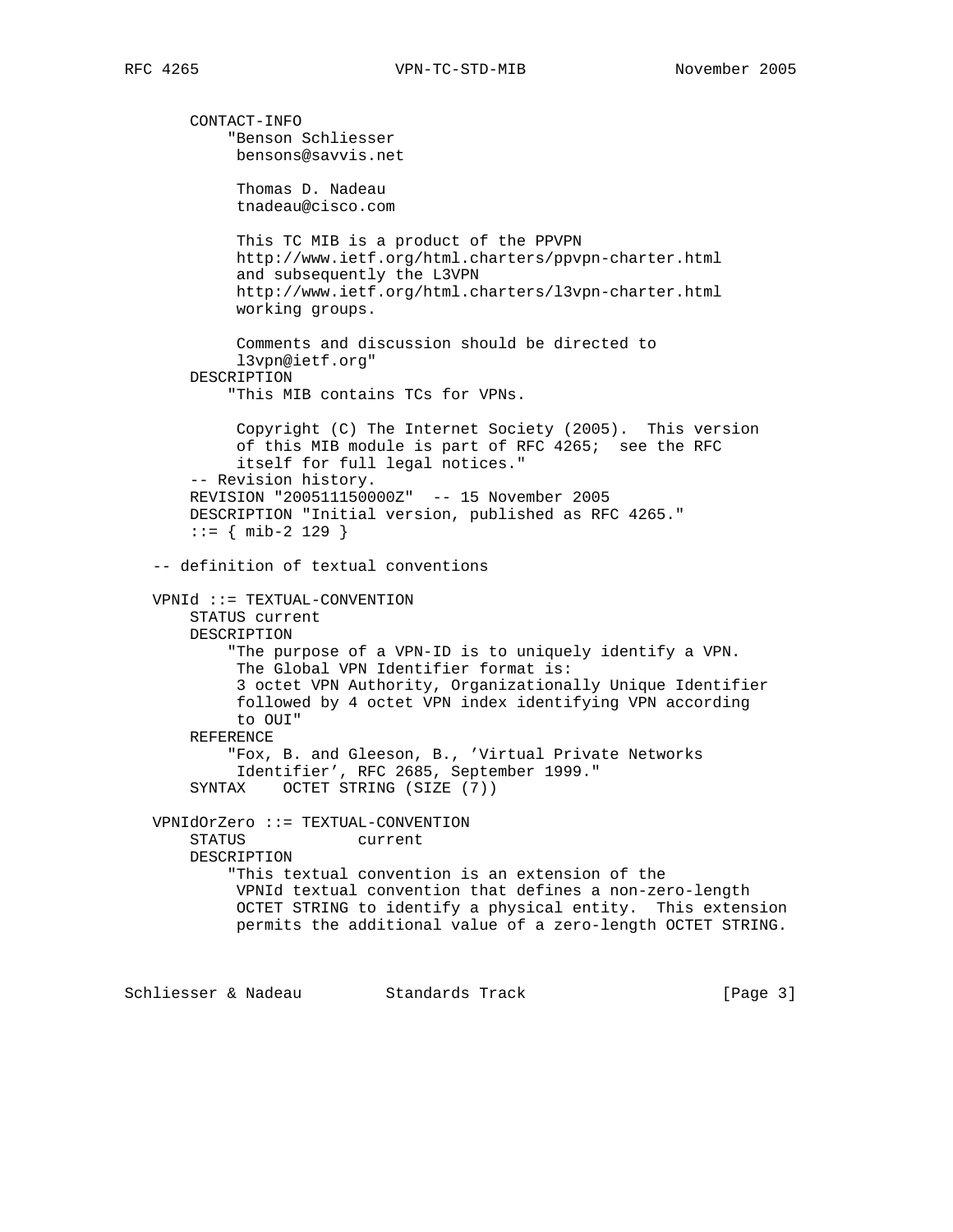The semantics of the value zero-length OCTET STRING are object-specific and must therefore be defined as part of the description of any object that uses this syntax. Examples of usage of this extension are situations where none or all VPN IDs need to be referenced." SYNTAX OCTET STRING (SIZE (0 | 7))

END

4. Security Considerations

 This module does not define any management objects. Instead, it defines a set of textual conventions that may be used by other MIB modules to define management objects.

 Meaningful security considerations can only be written in the MIB modules that define management objects. Therefore, this document has no impact on the security of the Internet.

5. IANA Considerations for VPN-TC-STD-MIB

 The IANA has assigned { mib-2 129 } to the VPN-TC-STD-MIB module specified in this document.

- 6. References
- 6.1. Normative References
	- [RFC2119] Bradner, S., "Key words for use in RFCs to Indicate Requirement Levels", BCP 14, RFC 2119, March 1997.
	- [RFC2578] McCloghrie, K., Perkins, D., and J. Schoenwaelder, "Structure of Management Information Version 2 (SMIv2)", STD 58, RFC 2578, April 1999.
	- [RFC2579] McCloghrie, K., Perkins, D., and J. Schoenwaelder, "Textual Conventions for SMIv2", STD 58, RFC 2579, April 1999.
	- [RFC2580] McCloghrie, K., Perkins, D., and J. Schoenwaelder, "Conformance Statements for SMIv2", STD 58, RFC 2580, April 1999.
	- [RFC2685] Fox, B. and B. Gleeson, "Virtual Private Networks Identifier", RFC 2685, September 1999.

Schliesser & Nadeau Standards Track [Page 4]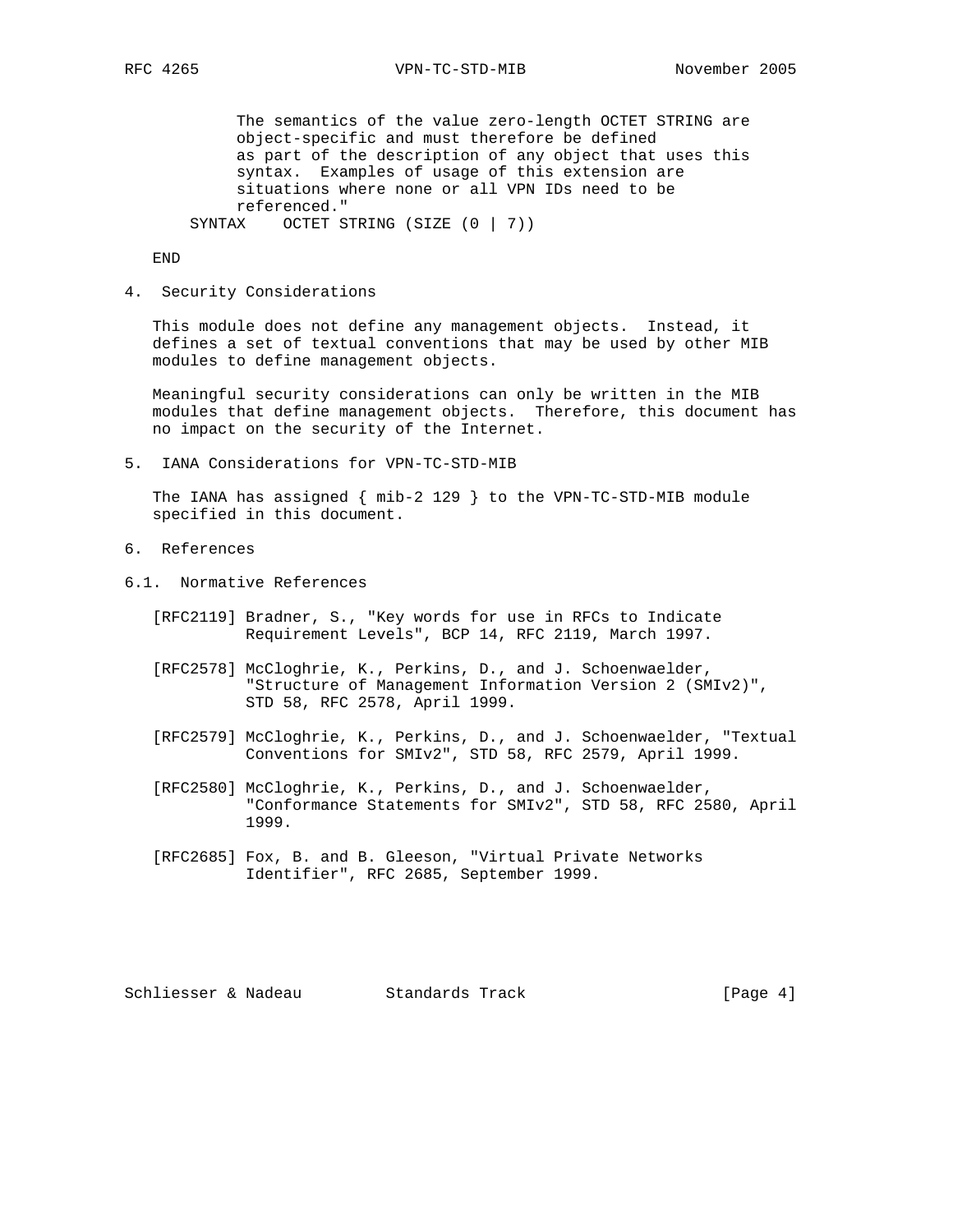# 6.2. Informative References

 [RFC3410] Case, J., Mundy, R., Partain, D., and B. Stewart, "Introduction and Applicability Statements for Internet- Standard Management Framework", RFC 3410, December 2002.

Authors' Addresses

 Benson Schliesser SAVVIS Communications 1 Savvis Parkway Saint Louis, MO 63017 USA

 Phone: +1-314-628-7036 EMail: bensons@savvis.net

 Thomas D. Nadeau Cisco Systems 1414 Massachusetts Ave. Boxborough, MA 01719

 Phone: +1-978-244-3051 EMail: tnadeau@cisco.com